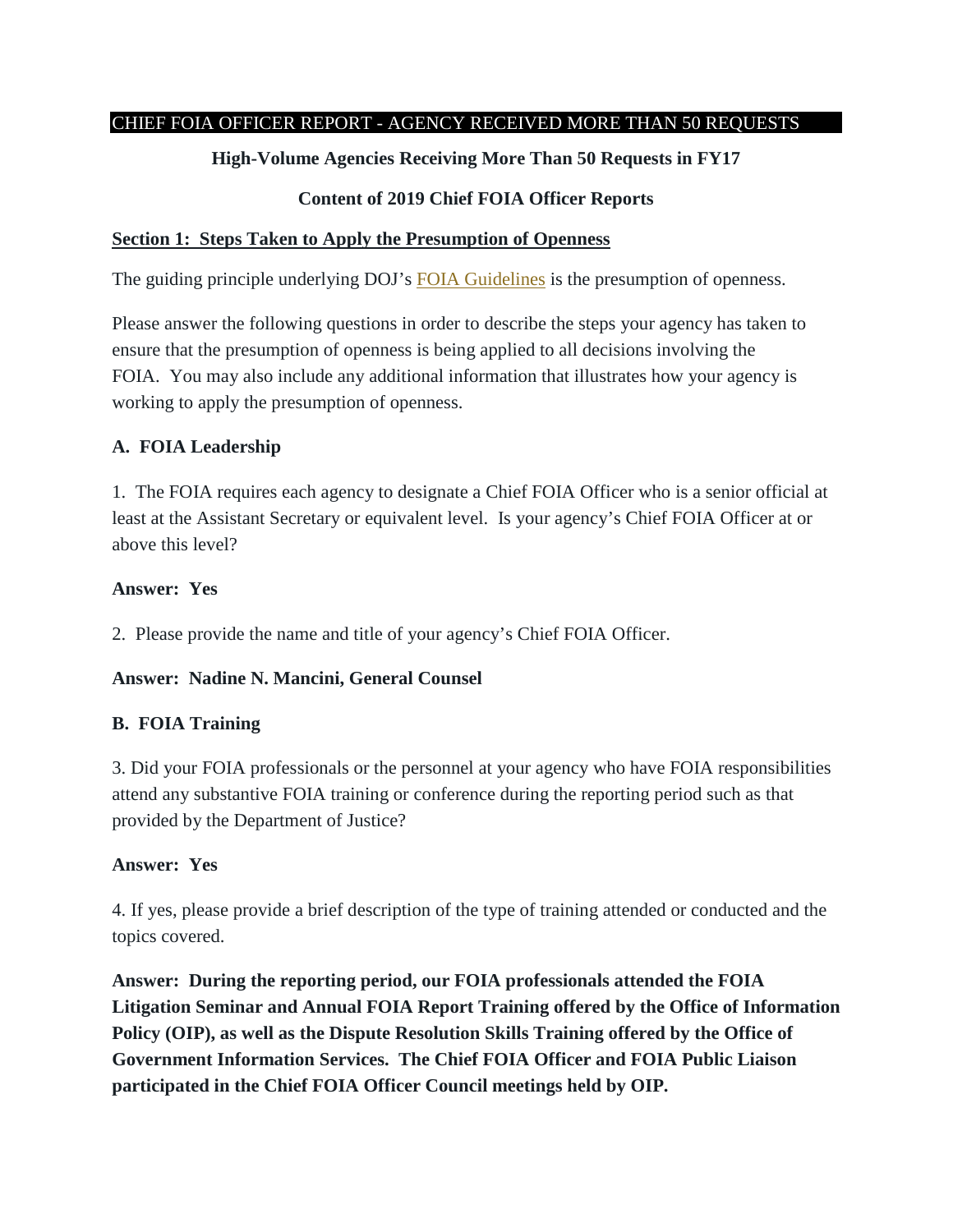5. Provide an estimate of the percentage of your FOIA professionals and staff with FOIA responsibilities who attended substantive FOIA training during this reporting period.

# **Answer: 100% of our FOIA professionals received substantive FOIA training during this reporting period.**

6. OIP has [directed agencies](https://www.justice.gov/oip/oip-guidance-9) to "take steps to ensure that all of their FOIA professionals attend substantive FOIA training at least once throughout the year." If your response to the previous question is that less than 80% of your FOIA professionals attended training, please explain your agency's plan to ensure that all FOIA professionals receive or attend substantive FOIA training during the next reporting year.

### **Answer: N/A**

# **C. Outreach**

7. Did your FOIA professionals engage in any outreach or dialogue with the requester community or open government groups regarding your administration of the FOIA? Please describe any such outreach or dialogue, and, if applicable, any specific examples of how this dialogue has led to improvements in your agency's FOIA administration.

**Answer: OSHRC's e-FOIA Reading Room informs the public that we welcome feedback and that the FOIA Service Center can be contacted with any suggestions for improvement. Additionally, because of the relatively small number of FOIA requests received per year at OSHRC, our FOIA team of professionals maintains a dialogue with most requesters and most certainly, with our frequent requesters. OSHRC's FOIA professionals are available to assist and communicate with requesters throughout the entire FOIA process.** 

### **D. Other Initiatives**

8. Describe any efforts your agency has undertaken to inform non-FOIA professionals of their obligations under the FOIA. In 2016, the Department [publicized](https://www.justice.gov/oip/blog/doj-stresses-importance-foia-and-open-government-through-performance-standards-employees) FOIA-related performance standards for employees that have any role in administering the FOIA, including non-FOIA professionals. Please also indicate whether your agency has considered including FOIA-related performance standards in employee work plans for employees who have any role in administering the FOIA.

**Answer: OSHRC's handbook for new employees includes OIP's FOIA Infographic to immediately apprise employees of the role they play in the agency's FOIA process. OSHRC is currently updating its Privacy Act training for all agency employees to include information on the administration of FOIA. OSHRC also provides search requests and**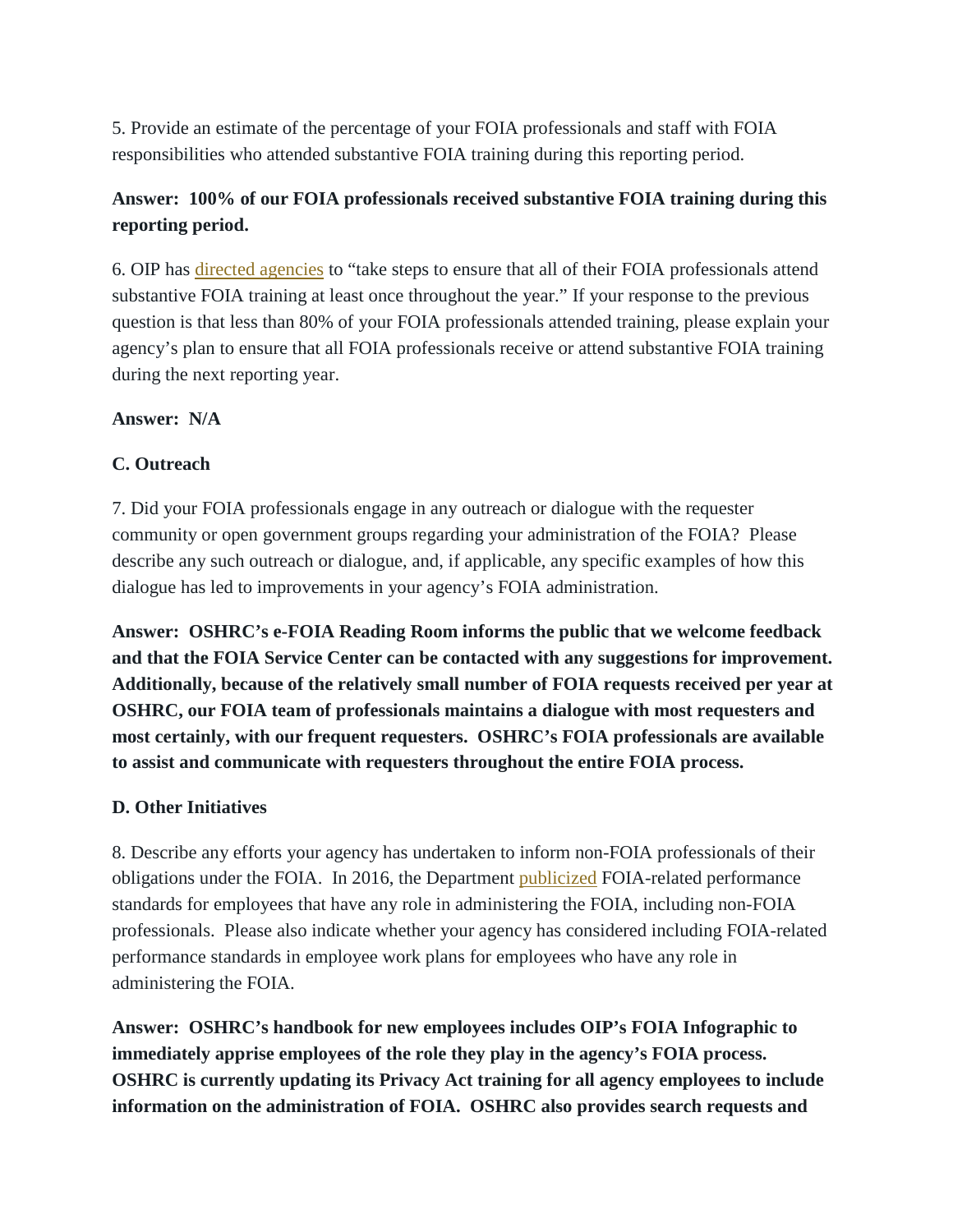**detailed instructions relevant to each request to its non-FOIA personnel to assist in the processing of FOIA requests. Additionally, the elements of OSHRC's employee performance ratings and evaluations include categories (such as interpersonal skills/team participation and communication) that allow for evaluation of the implementation of FOIA-related duties for OSHRC's FOIA professionals.**

9. If there are any other initiatives undertaken by your agency to ensure that the presumption of openness is being applied, please describe them here.

### **Answer: N/A**

# **Section II: Steps Taken to Ensure that Your Agency Has an Effective System in Place for Responding to Requests**

DOJ's [FOIA Guidelines](http://justice.gov/ag/foia-memo-march2009.pdf) emphasize that "[a]pplication of the proper disclosure standard is only one part of ensuring transparency. Open government requires not just a presumption of disclosure, but also an effective system for responding to FOIA requests." It is essential that agencies effectively manage their FOIA program.

Please answer the following questions to describe the steps your agency has taken to ensure that the management of your FOIA program is effective and efficient. You should also include any additional information that that describes your agency's efforts in this area.

1. For Fiscal Year 2018, what was the average number of days your agency reported for adjudicating requests for expedited processing? Please see Section VIII.A. of your agency's Fiscal Year 2018 Annual FOIA Report.

### **Answer: 5 days.**

2. If your agency's average number of days to adjudicate requests for expedited processing was above ten calendar days, please describe the steps your agency will take to ensure that requests for expedited processing are adjudicated within ten calendar days or less.

# **Answer: N/A.**

3. During the reporting period, did your agency conduct a self-assessment of its FOIA program? If so, please describe the methods used, such as reviewing Annual Report data, using active workflows and track management, reviewing and updating processing procedures, etc.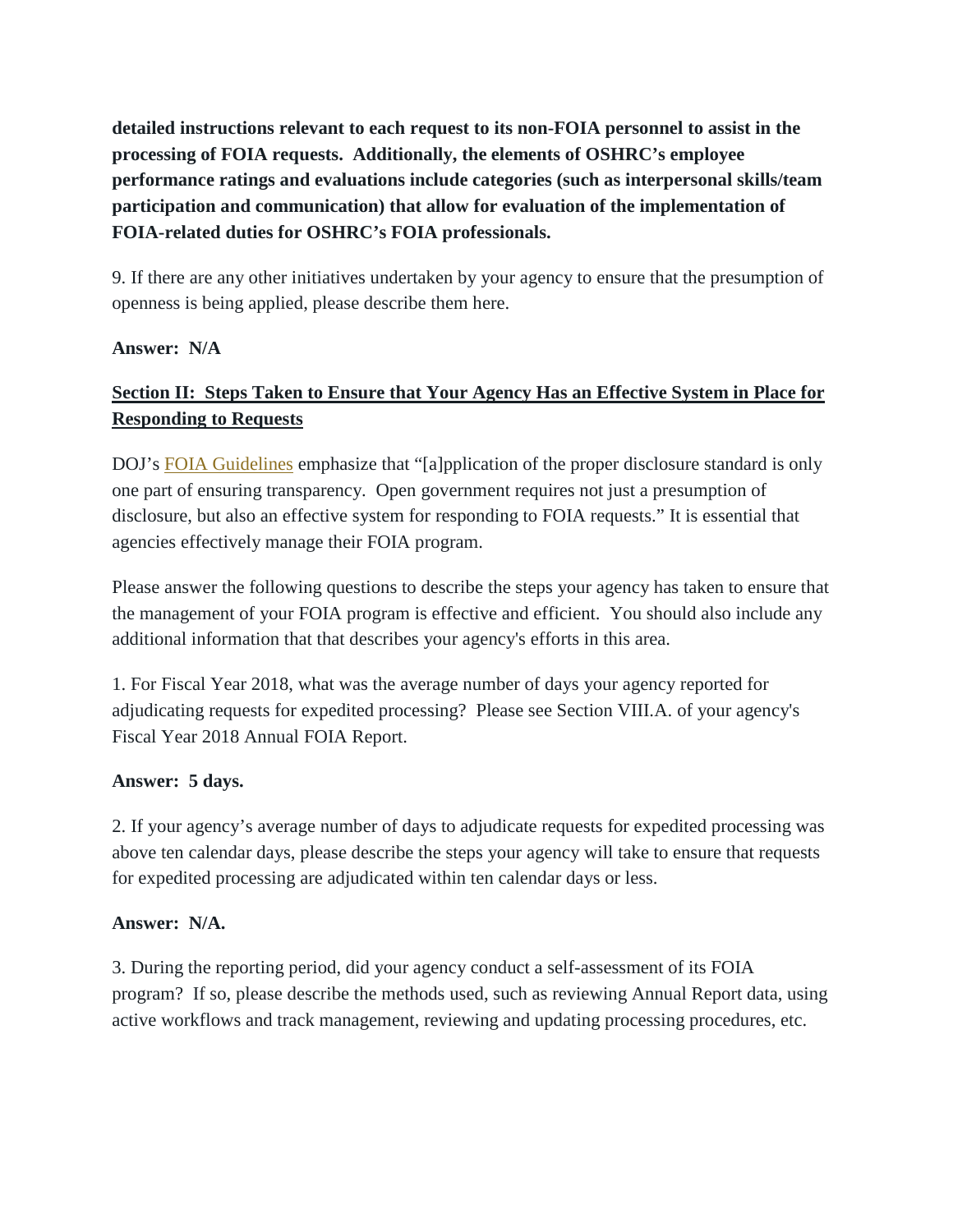• Note: In September 2017, OIP released a FOIA Self-Assessment Toolkit as a resource for agencies conducting a self-assessment of their FOIA program. The Toolkit is available on OIP's website for all agencies to use.

**Answer: Whenever our FOIA professionals attend training or review guidance released by OIP, our FOIA program is evaluated in light of the information provided. For example, during this reporting period, OSHRC established a method of tracking the number of requests received through the National FOIA Portal. OSHRC is currently using OIP's FOIA Self-Assessment Toolkit in reviewing and revising our FOIA Directive and FOIA Reference Guide.** 

4. The FOIA Improvement Act of 2016 requires additional notification to requesters about the services provided by the agency's FOIA Public Liaison. Please provide an estimate of the number of times requesters sought assistance from your agency's FOIA Public Liaison during FY 2018 (please provide a total number or an estimate of the number).

# **Answer: During this reporting period, there were no instances when requesters sought assistance from our FOIA Public Liaison, though such assistance was provided proactively in various instances.**

5. Please describe the best practices used to ensure that your FOIA system operates efficiently and effectively and any challenges your agency faces in this area.

**Answer: Our team works diligently to continue improving the efficiency of processing FOIA requests. Examples of such efforts include: (1) staying in close contact with the agency offices that maintain requested records to process requests within the statutorily required response times; (2) utilizing OSHRC's e-filing system to improve search capabilities when processing FOIA requests that seek records associated with OSHRC cases; and (3) providing a Spanish language version of OSHRC's online FOIA request form on the agency's FOIA webpage. This fiscal year, more than half of our FOIA requesters submitted their requests using OSHRC's online FOIA request form, which helps to streamline processing. Additionally, OSHRC is in the process of reviewing and considering revisions to its Rules of Procedure, which include provisions that address how the public submits records containing private information to the agency. Changes to such rules that reduce or eliminate the presence of such information in agency records could reduce the processing and response time associated with requests for such records.** 

# **Section III: Steps Taken to Increase Proactive Disclosures**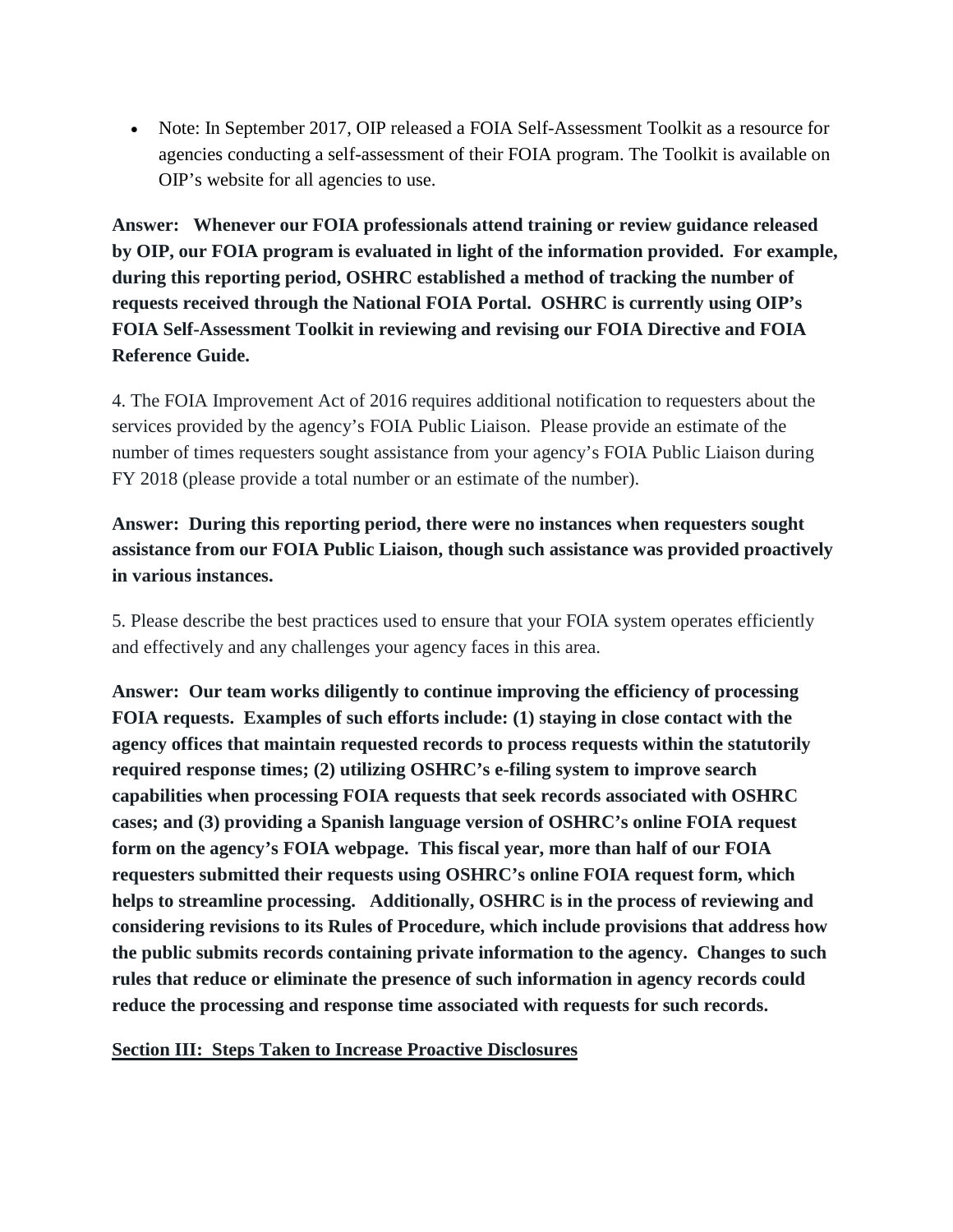The Department of Justice has long focused on the need for agencies to work proactively to post information online without waiting for individual requests to be received.

Please answer the following questions to describe the steps your agency has taken to increase the amount of material that is available on your agency websites. In addition to the questions below, you should also describe any additional steps taken by your agency to make and improve proactive disclosures of information.

1. Provide examples of material that your agency has proactively disclosed during the past reporting year, including links to the posted material

**Answer: OSHRC maintains a comprehensive e-FOIA Reading Room where the records flagged by our FOIA professionals for proactive disclosure are posted. This year, OSHRC held oral arguments in three matters. The recordings of those oral arguments, as well as all relevant briefs filed in those matters, were proactively posted in OSHRC's e-FOIA Reading Room.** 

### **<https://www.oshrc.gov/foia/oshrc-e-foia-reading-room/>**

**Additionally, OSHRC continues to proactively disclose other records, such as reports concerning monthly dockets, case activity, and new cases received; decisions, both final and pending, issued by administrative law judges, as well as significant interlocutory orders; briefing notices for cases that the Commission has exercised its discretionary authority to review; and final decisions issued by the Commission.** 

**<https://www.oshrc.gov/decisions/index.html> <https://www.oshrc.gov/documentlisting/?CategoryId=4>**

2. Please describe how your agency identifies records that have been requested and released three or more times (and are therefore required to be proactively disclosed pursuant to 5 U.S.C. §  $552(a)(2)(D)$ ).

**Answer: Because of the relatively small number of FOIA requests processed per year at OSHRC, any record requested (or anticipated to be requested) three or more times is flagged by our FOIA professionals and posted online in our e-FOIA reading room.** 

3. Beyond posting new material, is your agency taking steps to make the posted information more useful to the public, especially to the community of individuals who regularly access your agency's website?

### **Answer: Yes.**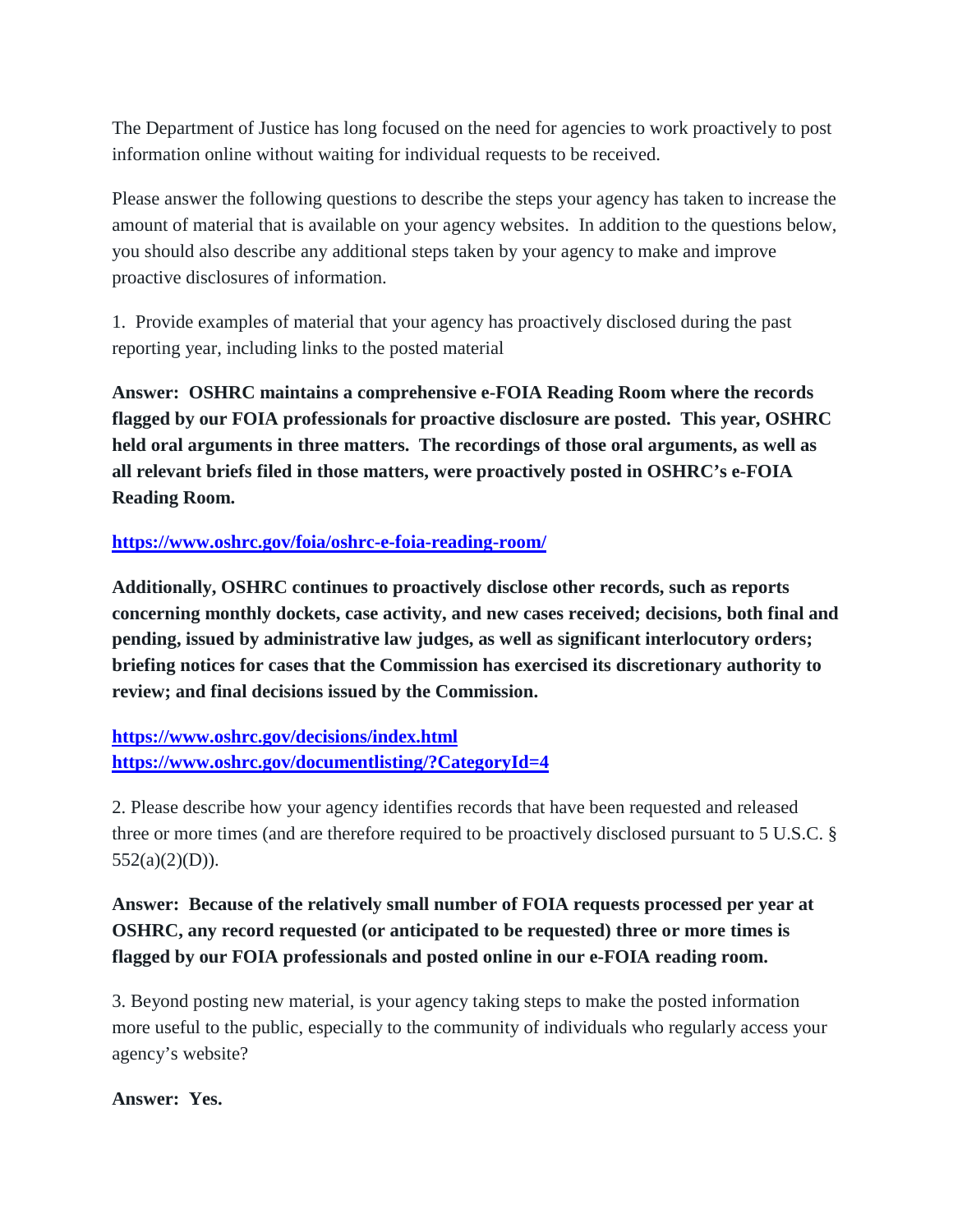4. If yes, please provide examples of such improvements.

**Answer: Our website currently provides access to decisions issued by both levels of adjudication at OSHRC. Decisions are made available on OSHRC's webpage, which now contains a streamlined dropdown menu that reflects our two-tier system of adjudication. This menu allows for decisions to be located based on level of adjudication and then refined by year. The website's search function allows any individual to research a topic of interest using natural word searches. Also, records that OSHRC posts on its dedicated FOIA webpage and in its comprehensive e-FOIA Reading Room are posted in the most useful format (both PDF and/or HTML file types). Records are also posted in the same format on the website's Open Government page.** 

5. Please describe the best practices used to improve proactive disclosures and any challenges your agency faces in this area.

**Answer: OSHRC has an email alert system that allows the public to sign-up for and receive emails notifying them when new information is posted on our website, including links to final administrative law judge decisions and final commission decisions, as well as open government information. The homepage of OSHRC's website also notifies anyone accessing it of the "Latest News & Information," which primarily includes hyperlinks to recently issued decisions. Additionally, in the event a requester is unaware of a pertinent proactive disclosure, OSHRC's FOIA professionals maintain a policy of notifying requesters when records related to their request are already available for download from the agency's website. Further, the Chief FOIA Officer works to maintain open lines of communication between the FOIA Requester Service Center and key agency personnel.** 

# **Section IV: Steps Taken to Greater Utilize Technology**

A key component of FOIA administration is using technology to make information more accessible. In addition to using the internet to make proactive disclosures, agencies should also be exploring ways to utilize technology in responding to requests.

Please answer the following questions to describe how your agency is utilizing technology to improve its FOIA administration and the public's access to information. You should also include any additional information that that describes your agency's efforts in this area.

1. Is your agency leveraging technology to facilitate efficiency in conducting searches, including searches for emails? If so, please describe the type of technology used. If not, please explain why and please describe the typical search process used instead.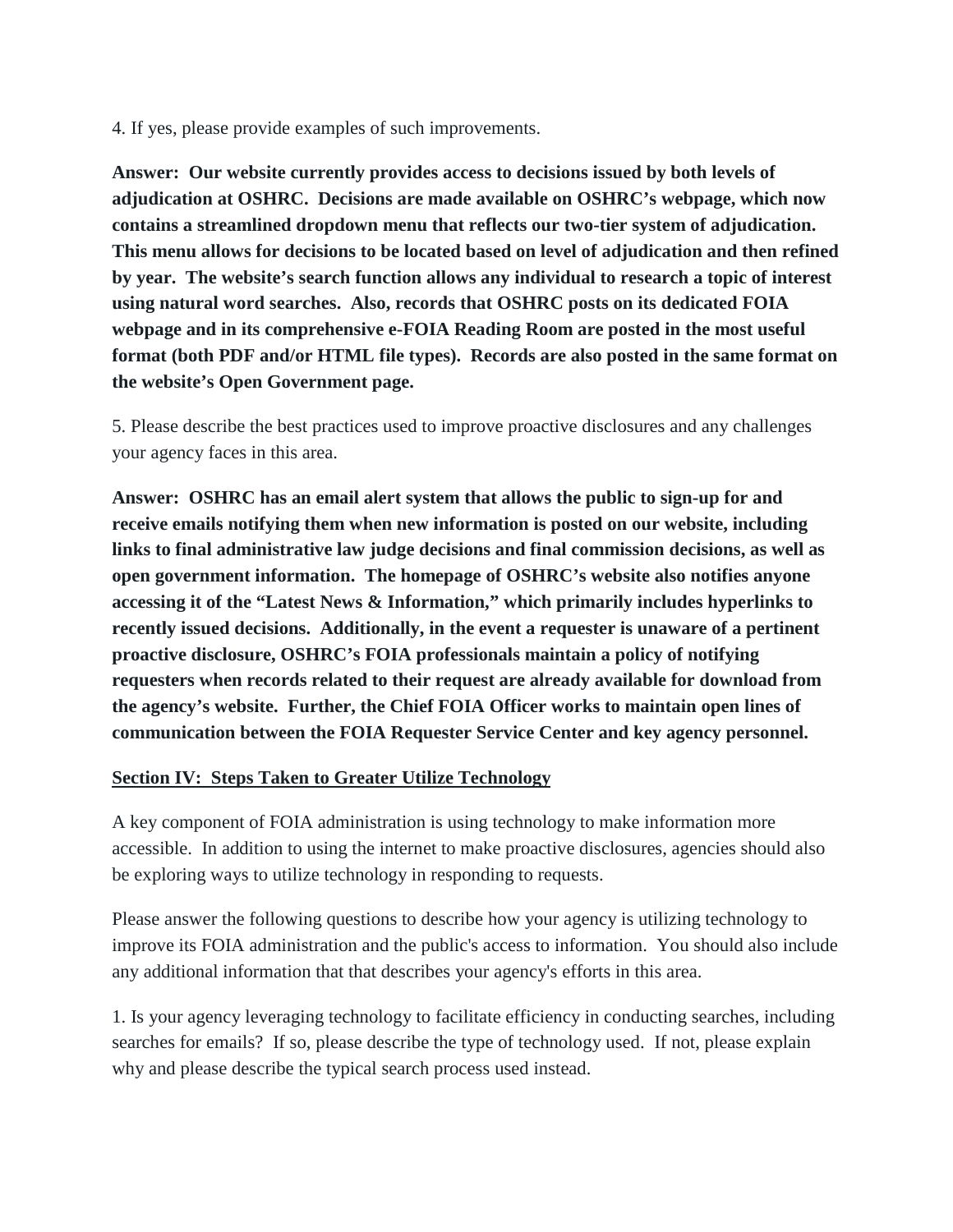**Answer: OSHRC's e-filing system has increased efficiency by improving record search capability for FOIA professionals. Likewise, our FOIA team's coordinated efforts with OSHRC's IT department to improve the information provided by our e-filing system has facilitated more efficient clarification from requesters. Additionally, OSHRC's search requests include instructions for searching records contained in non-official email accounts.** 

2. OIP issued [guidance](https://www.justice.gov/oip/oip-guidance/OIP%20Guidance%3A%20%20Agency%20FOIA%20Websites%202.0) in 2017 encouraging agencies to regularly review their FOIA websites to ensure that they contain essential resources and are informative and user-friendly. Has your agency reviewed its FOIA website(s) during the reporting period to ensure it addresses the elements noted in the guidance?

# **Answer: Yes.**

3. Did your agency successfully post all four quarterly reports for Fiscal Year 2018?

### **Answer: Yes.**

4. If your agency did not successfully post all quarterly reports, with information appearing on FOIA.gov, please explain why and provide your agency's plan for ensuring that such reporting is successful in Fiscal Year 2019.

### **Answer: N/A.**

5. The FOIA Improvement Act of 2016 requires all agencies to post the raw statistical data used to compile their Annual FOIA Reports. Please provide the link to this posting for your agency's Fiscal Year 2017 Annual FOIA Report and, if available, for your agency's Fiscal Year 2018 Annual FOIA Report.

### **Answer: <https://www.oshrc.gov/foia/oshrc-annual-foia-reports/>**

6. Please describe the best practices used in greater utilizing technology and any challenges your agency faces in this area.

**Answer: OSHRC's online FOIA request form, used by over half of this year's requesters, has facilitated overall FOIA efficiency. When requesters complete and submit this form, our FOIA professionals are often able to begin processing requests immediately without needing further clarification from requesters. Additionally, OSHRC's dedicated FOIA email address has enabled our FOIA professionals to more efficiently clarify requests and thus, begin processing requests without additional delay.**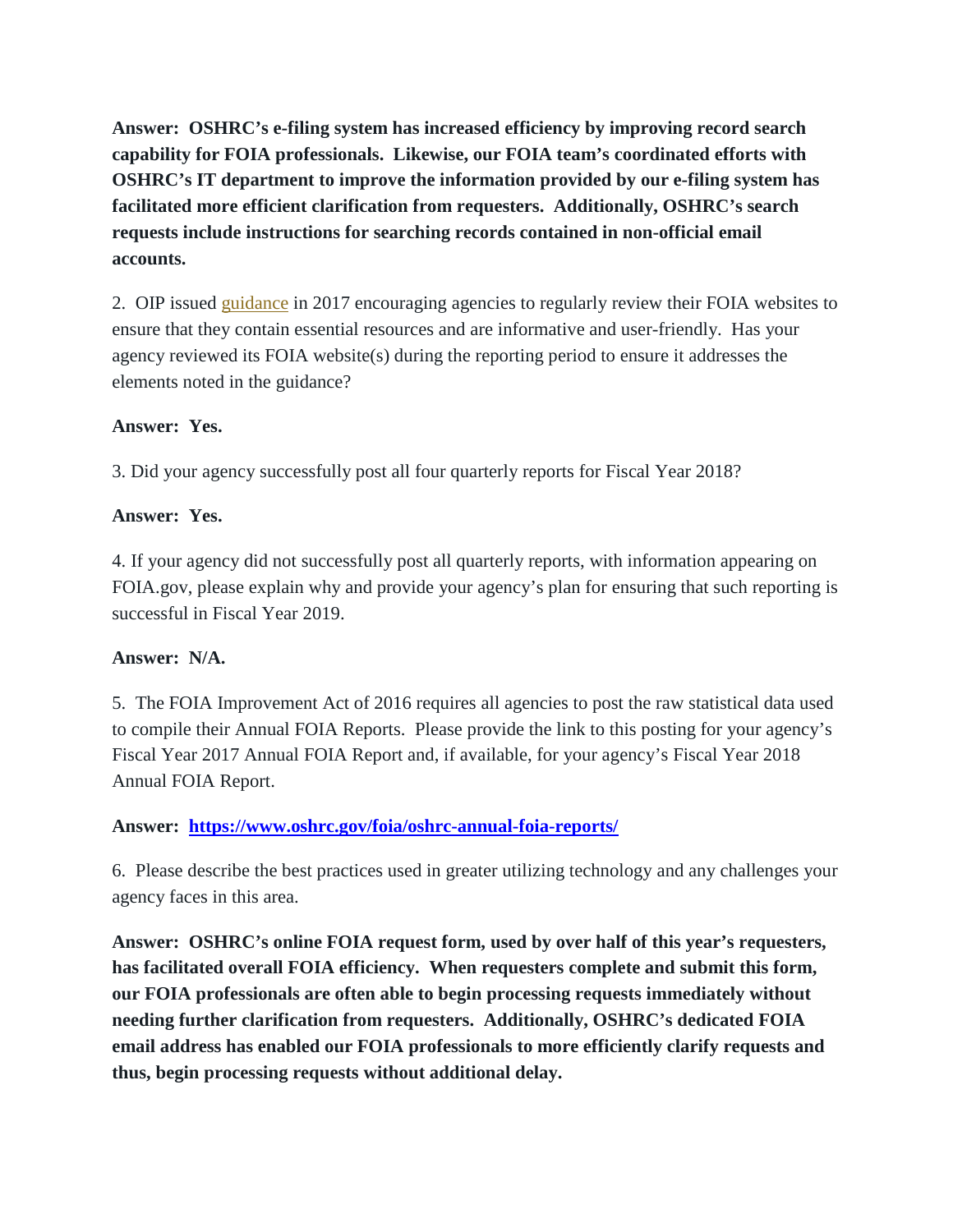# **Section V: Steps Taken to Improve Timeliness in Responding to Requests and Reducing Backlogs**

The Department of Justice has emphasized the importance of improving timeliness in responding to requests. This section of your Chief FOIA Officer Report addresses both time limits and backlog reduction. Backlog reduction is measured both in terms of numbers of backlogged requests or appeals and by looking at whether agencies closed their ten oldest requests, appeals, and consultations.

For the figures required in this Section, please use the numbers contained in the specified sections of your agency's 2018 Annual FOIA Report and, when applicable, your agency's 2017 Annual FOIA Report.

# **A. Simple Track**

Section VII.A of your agency's Annual FOIA Report, entitled "FOIA Requests – Response Time for All Processed Requests," includes figures that show your agency's average response times for processed requests. For agencies utilizing a multi-track system to process requests, there is a category for "simple" requests, which are those requests that are placed in the agency's fastest (non-expedited) track, based on the low volume and/or simplicity of the records requested.

1. Does your agency utilize a separate track for simple requests? If your agency uses a multitrack system beyond simple, complex, and expedited to process requests, please describe the tracks you use and how they promote efficiency.

# **Answer: OSHRC utilizes a multi-track system where requests are categorized as simple, complex or expedited.**

2. If your agency uses a separate track for simple requests, was the agency overall average number of days to process simple requests twenty working days or fewer in Fiscal Year 2018?

# **Answer: Yes.**

3. Please provide the percentage of requests processed by your agency in Fiscal Year 2018 that were placed in your simple track.

# **Answer: 92.75%.**

4. If your agency does not track simple requests separately, was the average number of days to process all non-expedited requests twenty working days or fewer?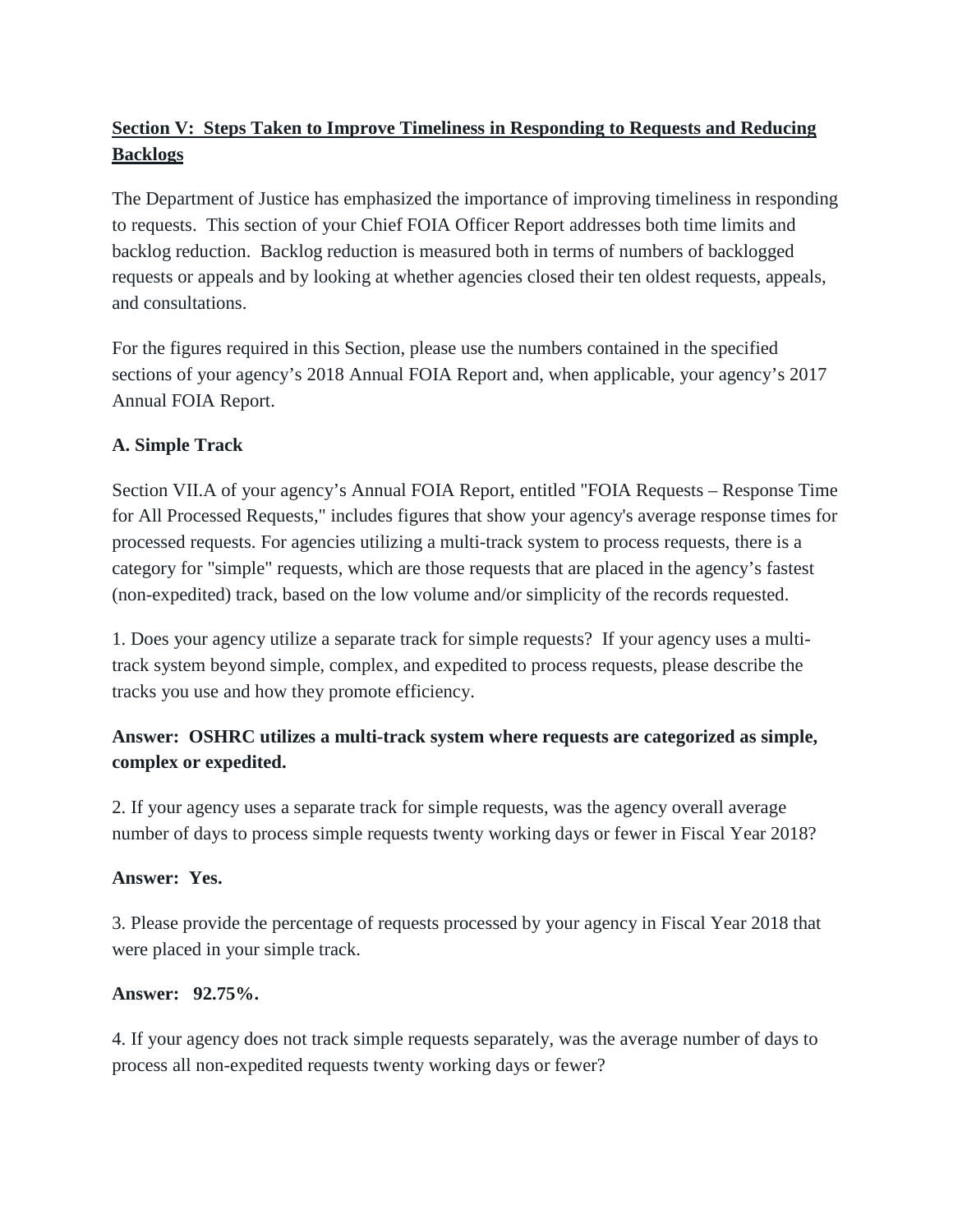# **Answer: N/A**

# **B. Backlogs**

Section XII.A of your agency's Annual FOIA Report, entitled "Backlogs of FOIA Requests and Administrative Appeals" shows the numbers of any backlogged requests or appeals from the fiscal year. You should refer to these numbers from your Annual FOIA Reports for both Fiscal Year 2016 and Fiscal Year 2017 when completing this section of your Chief FOIA Officer Report.

# **BACKLOGGED REQUESTS**

5. If your agency had a backlog of requests at the close of Fiscal Year 2018, did that backlog decrease as compared with the backlog reported at the end of Fiscal Year 2017?

## **Answer: N/A.**

6. If not, did your agency process more requests during Fiscal Year 2018 than it did during Fiscal Year 2017?

## **Answer: N/A.**

7. If your agency's request backlog increased during Fiscal Year 2018, please explain why and describe the causes that contributed to your agency not being able to reduce its backlog. When doing so, please also indicate if any of the following were contributing factors:

- An increase in the number of incoming requests.
- A loss of staff.
- An increase in the complexity of the requests received. If possible, please provide examples or briefly describe the types of complex requests contributing to your backlog increase.
- Any other reasons please briefly describe or provide examples when possible.

# **Answer: N/A.**

8. If you had a request backlog please report the percentage of requests that make up the backlog out of the total number of requests received by your agency in Fiscal Year 2018. If your agency has no request backlog, please answer with "N/A."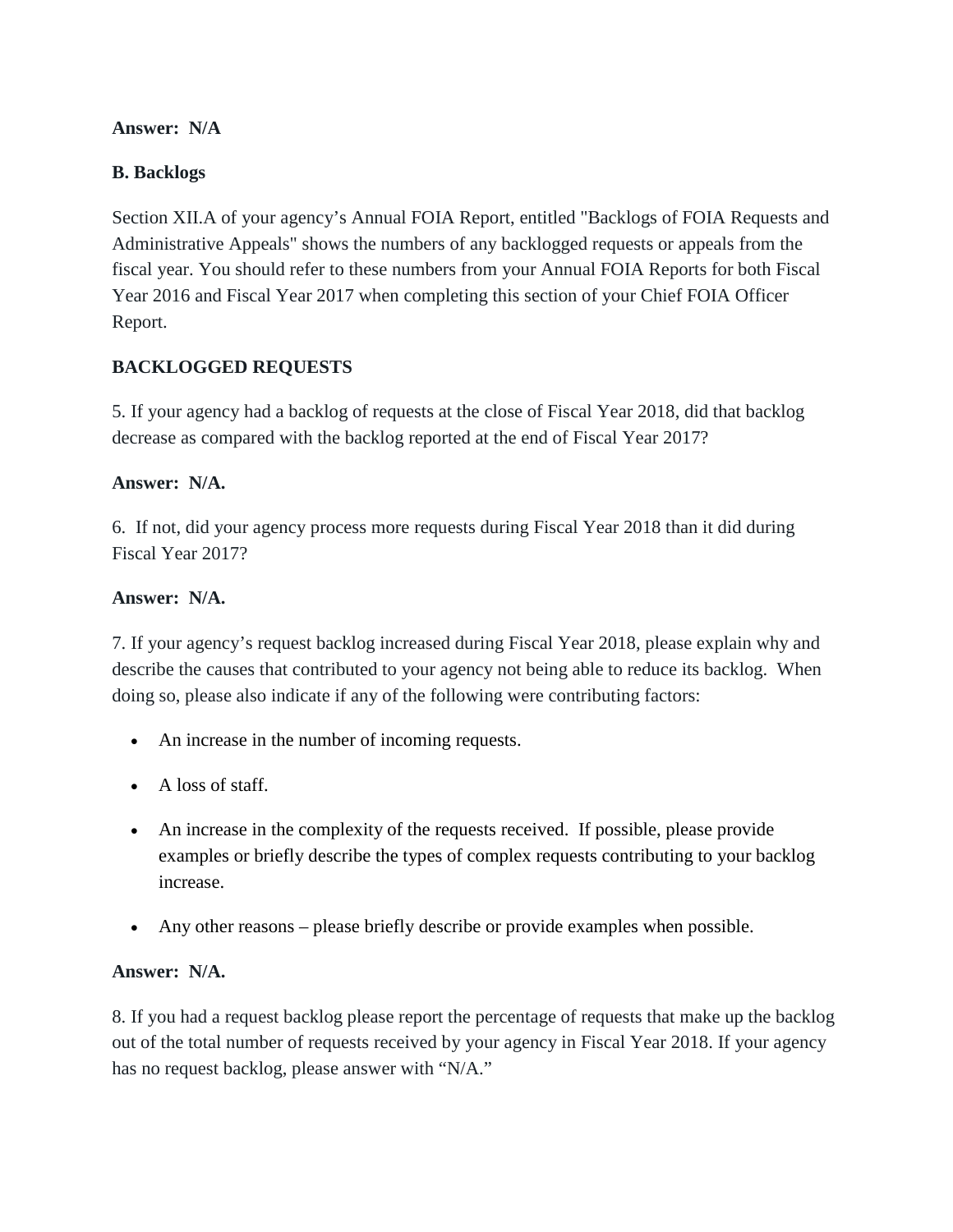# **Answer: N/A.**

# **BACKLOGGED APPEALS**

9. If your agency had a backlog of appeals at the close of Fiscal Year 2018, did that backlog decrease as compared with the backlog reported at the end of Fiscal Year 2017?

# **Answer: N/A.**

10. If not, did your agency process more appeals during Fiscal Year 2018 than it did during Fiscal Year 2017?

# **Answer: N/A.**

11. If your agency's appeal backlog increased during Fiscal Year 2018, please explain why and describe the causes that contributed to your agency not being able to reduce its backlog. When doing so, please also indicate if any of the following were contributing factors:

- An increase in the number of incoming appeals.
- A loss of staff.
- An increase in the complexity of the requests received. If possible, please provide examples or briefly describe the types of complex requests contributing to your backlog increase.
- Any other reasons please briefly describe or provide examples when possible.

# **Answer: N/A.**

12. If you had an appeal backlog please report the percentage of appeals that make up the backlog out of the total number of appeals received by your agency in Fiscal Year 2018. If your agency did not receive any appeals in Fiscal Year 2018 and/or has no appeal backlog, please answer with "N/A."

# **Answer: N/A.**

# **C. Backlog Reduction Plans**

13. In the 2018 guidelines for Chief FOIA Officer Reports, any agency with a backlog of over 1000 requests in Fiscal Year 2017 was asked to provide a plan for achieving backlog reduction in the year ahead. Did you agency implement a backlog reduction plan last year? If so, describe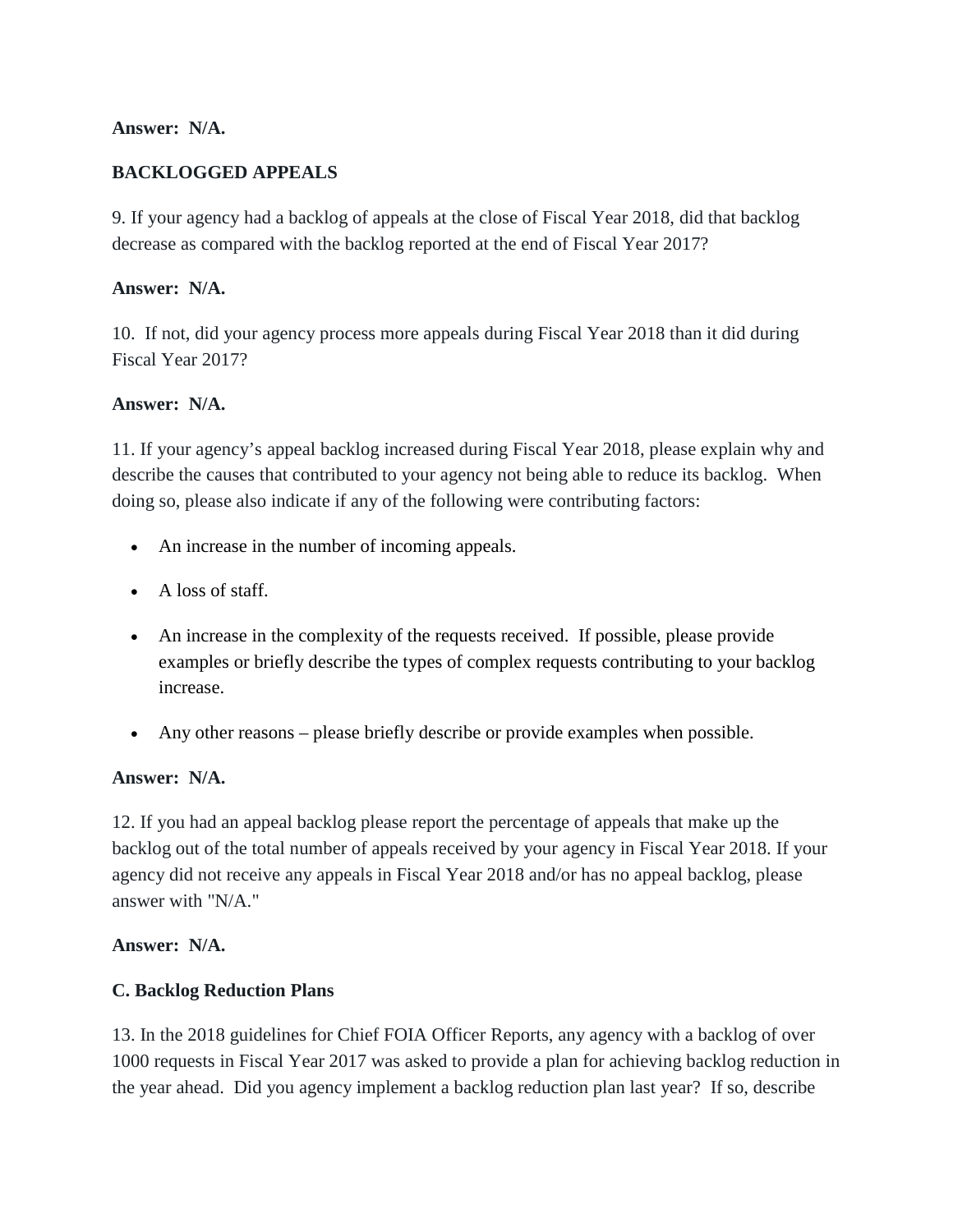your agency's efforts in implementing this plan and note if your agency was able to achieve backlog reduction in Fiscal Year 2018?

## **Answer: N/A.**

14. If your agency had a backlog of more than 1,000 requests in Fiscal Year 2018, what is your agency's plan to reduce this backlog during Fiscal Year 2019?

### **Answer: N/A.**

## **D. Status of Oldest Requests, Appeals, and Consultations**

Section VII.E, entitled "Pending Requests – Ten Oldest Pending Requests," Section VI.C.(5), entitled "Ten Oldest Pending Administrative Appeals," and Section XII.C., entitled "Consultations on FOIA Requests – Ten Oldest Consultations Received from Other Agencies and Pending at Your Agency," show the ten oldest pending requests, appeals, and consultations. You should refer to these numbers from your Annual FOIA Reports for both Fiscal Year 2016 and Fiscal Year 2017 when completing this section of your Chief FOIA Officer Report.

## **OLDEST REQUESTS**

15. In Fiscal Year 2018, did your agency close the ten oldest requests that were reported pending in your Fiscal Year 2017 Annual FOIA Report?

# **Answer: Yes. OSHRC closed the one request pending at the end of Fiscal Year 2017 at the beginning of the first quarter of Fiscal Year 2018.**

16. If no, please provide the number of these requests your agency was able to close by the end of the fiscal year, as listed in Section VII.E of your Fiscal Year 2016 Annual FOIA Report. If you had fewer than ten total oldest requests to close, please indicate that.

### **Answer: N/A.**

17. Of the requests your agency was able to close from your ten oldest, please indicate how many of these were closed because the request was withdrawn by the requester. If any were closed because the request was withdrawn, did you provide any interim responses prior to the withdrawal?

#### **Answer: None.**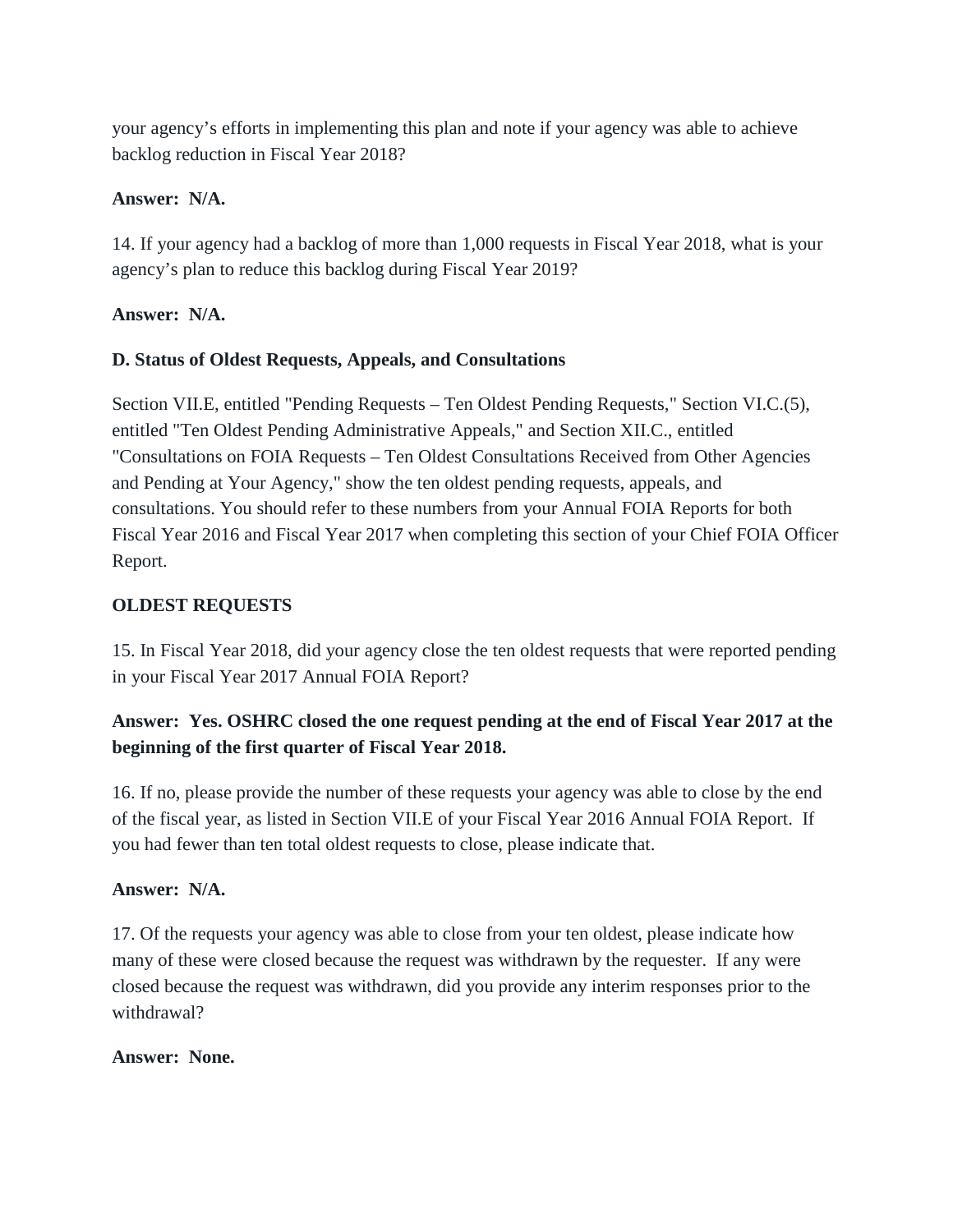18. Beyond work on the ten oldest requests, please describe any steps your agency took to reduce the overall age of your pending requests.

**Answer: OSHRC only had one pending request at the end of Fiscal Year 2017, which it closed shortly after the beginning of Fiscal Year 2018. OSHRC's FOIA professionals begin to process requests almost immediately after receipt and promptly reach out to requesters when clarification is necessary. This resulted in a decrease in average number of days to complete processing of simple track requests from 6.2 days in 2017 to 5.6 days in 2018, despite an increase in the number of requests received by OSHRC in 2018.** 

## **TEN OLDEST APPEALS**

19. In Fiscal Year 2018, did your agency close the ten oldest appeals that were reported pending in your Fiscal Year 2017 Annual FOIA Report?

### **Answer: N/A.**

20. If no, please provide the number of these appeals your agency was able to close by the end of the fiscal year, as listed in Section VII.C.(5) of your Fiscal Year 2017 Annual FOIA Report. If you had fewer than ten total oldest appeals to close, please indicate that.

### **Answer: N/A.**

21. Beyond work on the ten oldest appeals, please describe any steps your agency took to reduce the overall age of your pending appeals.

# **Answer: OSHRC had no pending appeals at the end of Fiscal Year 2017. OSHRC closed the one appeal it received in 2018 in 14 days.**

### **TEN OLDEST CONSULTATIONS**

22. In Fiscal Year 2018, did your agency close the ten oldest consultations that were reported pending in your Fiscal Year 2017 Annual FOIA Report?

### **Answer: N/A.**

23. If no, please provide the number of these consultations your agency was able to close by the end of the fiscal year, as listed in Section XII.C. of your Fiscal Year 2017 Annual FOIA Report. If you had fewer than ten total oldest consultations to close, please indicate that.

### **Answer: N/A.**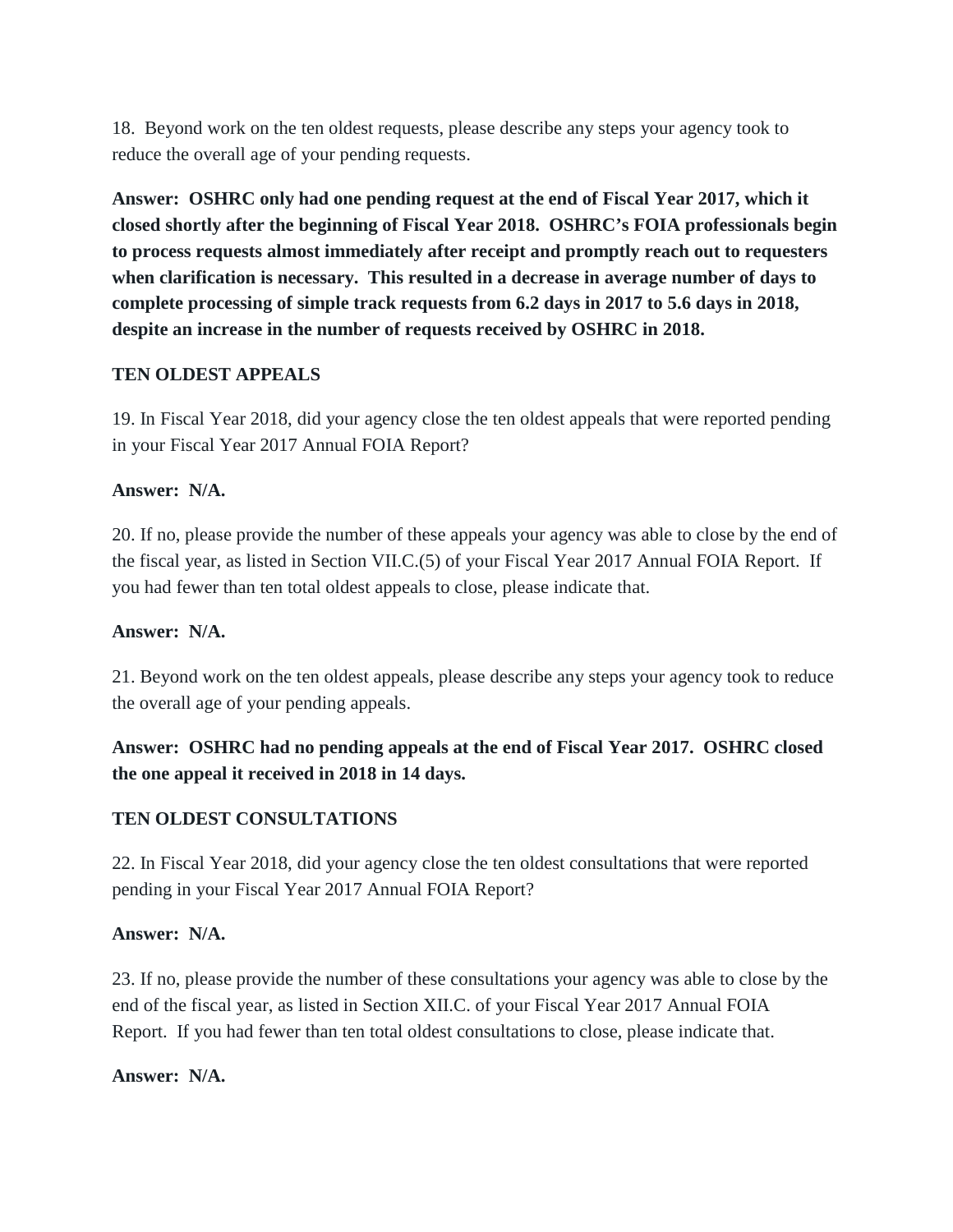# **E. Additional Information on Ten Oldest Requests, Appeals, and Consultations & Plans**

24. Briefly explain any obstacles your agency faced in closing its ten oldest requests, appeals, and consultations from Fiscal Year 2018.

## **Answer: N/A.**

25. If your agency was unable to close any of its ten oldest requests because you were waiting to hear back from other agencies on consultations you sent, please provide the date the request was initially received by your agency, the date when your agency sent the consultation, and the date when you last contacted the agency where the consultation was pending.

## **Answer: N/A.**

26. If your agency did not close its ten oldest pending requests, appeals, or consultations, please provide a plan describing how your agency intends to close those "ten oldest" requests, appeals, and consultations during Fiscal Year 2018.

## **Answer: N/A.**

## **F. Success Stories**

Out of all the activities undertaken by your agency since March 2018 to increase transparency and improve FOIA administration, please briefly describe here at least one success story that you would like to highlight as emblematic of your agency's efforts. The success story can come from any one of the five key areas. As noted above, OIP will highlight these agency success stories during Sunshine Week. To facilitate this process, all agencies should use bullets to describe their success story and limit their text to a half page. The success story is designed to be a quick summary of key achievements. A complete description of all your efforts will be contained in the body of your Chief FOIA Officer Report.

### **Answer:**

• **Since its launch last year, OSHRC's email alert system has successfully provided immediate notification to the public whenever agency records are posted on the website. Additionally, the agency has established a social media presence on Twitter which allows OSHRC's Chairman to post information in real time regarding the content and availability of issued OSHRC decisions, as well as upcoming agency events (such as the three oral arguments held at OSHRC in 2018, which were open to the public).**